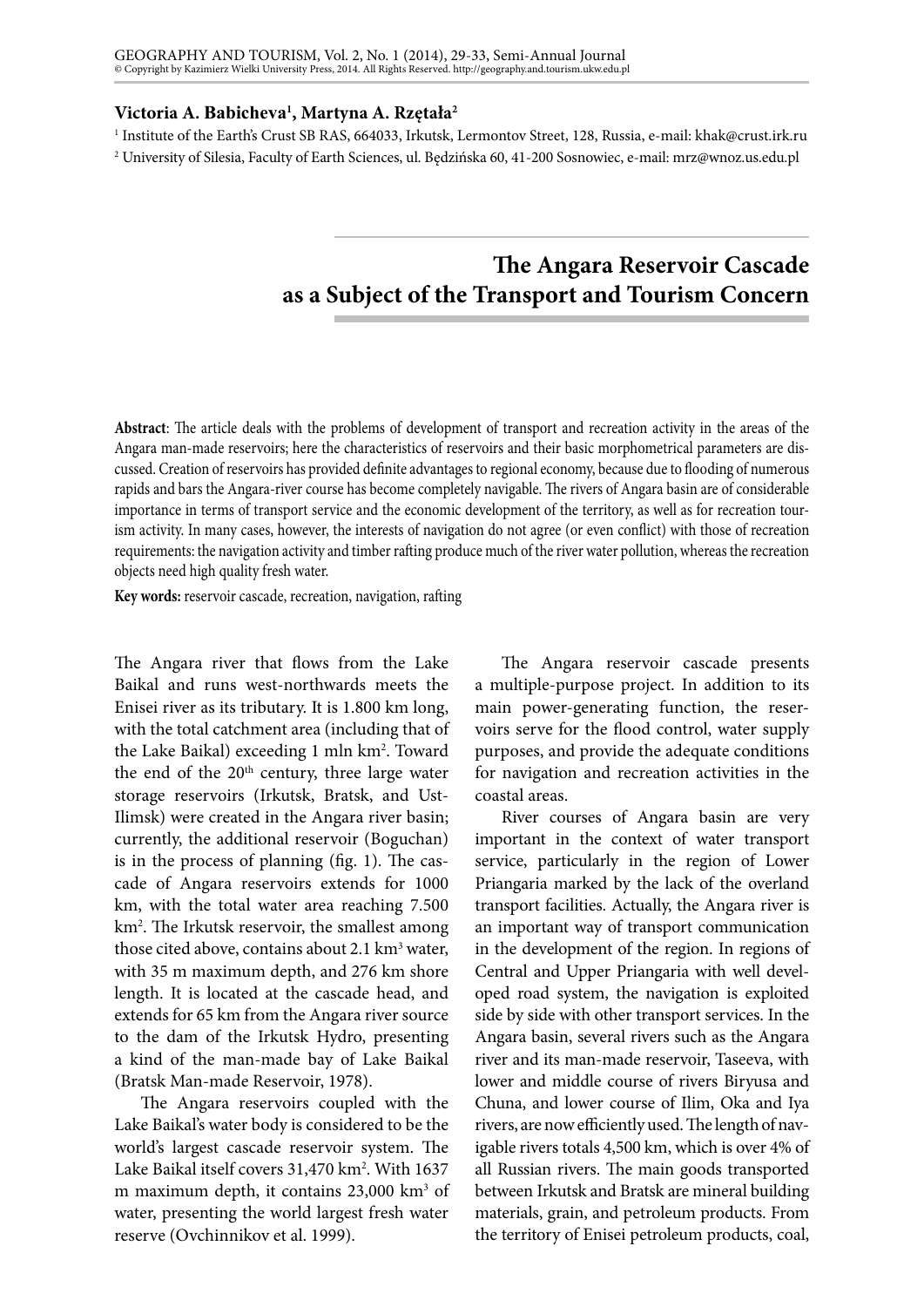

Fig. 1. The Angara reservoir cascade scheme, the main parameters Source: Ovchinnikov et al. 1999

cement, manufactured and provision goods are delivered to the region of Lower Angara. In the Bratsk reservoir, 36 goods-and-passenger piers and 24 raftings are exploited. The yearly handling capacity of the Bratsk river port is up to 1.5 million tons of goods and up to 3.5 million tons of driftwood, the passenger transportation capacity being smaller of about 1 million passengers during the navigation period. Timber rafting as a specific field of economic activity is efficiently practiced in the Angara basin marked by considerable wood resources. Yearly, over 11 million m<sup>3</sup>, which presents 1/4 of the total lumber amount, are transported in the drift floating and loose floating manner (The General Characteristic of Irkutsk Region 2010) (photo 1).



Photo 1. Timber rafting in the water area of Bratsk reservoir Photo by V. Babicheva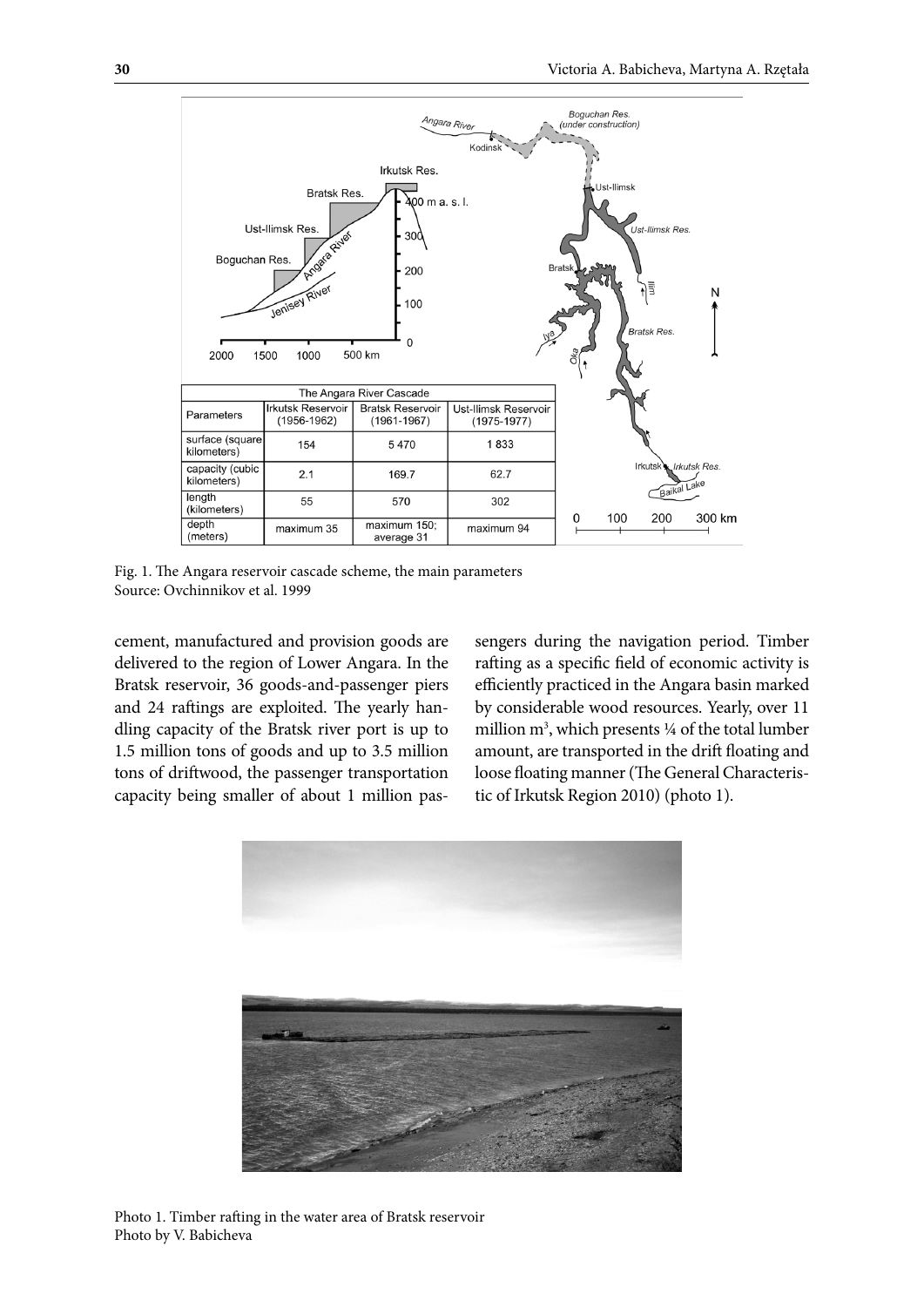In 1980s, the environment injuring method of loose timber floating was practiced in left tributaries of the Angara river. At present, this manner of timber floating is practiced only on a few rivers, e.g. the floatwood is directed to Taseeva for rafting, and to Biryusinsk and Cuna, where the logs are conveyed to railroad flat cars to transport them to the wood working enterprises. Currently, only 20% of loose timber floating is temporarily practiced on a few rivers; however, approximately 30-40 years will be required to clear the sweepwood from the rivers. The great bulk of raft floated wood is currently transported by the Angara river and its water storage reservoirs. Though raft floating is considered to be the environment protective method, it does not prevent from the detrimental influence upon the reservoirs' water conditions such as water pollution by noxious matters. Reservoir water is contaminated also by wind-borne woodwastes from woodyards and raft-forming sites. Great amounts, totalling 2-3 million cubic meters, of abandoned logs can still be found in the water space of the Bratsk and Ust-Ilimsk reservoirs.

Water resources in the territory of Angara basin are intensely used for purposes of recreation, sports, health protection, tourism, fishing, hunting, and other activities. The recreational importance of Angara reservoirs is proved by the fact that a half of the urban population of Priangaria dwells in the vicinity of reservoirs, and more than 70% of city dwellers can reach the reservoir coast areas by a 2-hour trip.

In shore areas of the Irkutsk reservoir (the bays of Kurma, Ershi, Burduguz, and Melnichnaya pad), large gardening communities meet for growing foods for domestic consumption. Along the reservoir's right shore, a number of large tourist base camps, hotels, and health resort facilities are located. In the region, both the civilized and "wild" forms of tourism exist. During warm periods, with water temperature reaching 18-24°C, the beach manner of outdoor recreation is rather popular, particularly in the Baikal shore areas. Most attractive are the southern areas of Maloye More – the so called "Baikal Riviera", the sandy beaches of the Olkhon island, and some bays of western shore areas. Also, the sandy beach areas of the Bratsk and Irkutsk reservoirs are very popular for summer recreation purposes. Actually, only two civilized beach recreation areas with adequate hygiene facilities (bio-toilets, refuse collection, regular garbage removal, and lifeboats) exist in Irkutsk city (photo 2a).

In the region of Irkutsk there are numerous not civilized recreation beach areas (fig. 3b), whose conditions do not conform to the sanitary norms, because nobody is responsible for improvement and equipment of those places with modern amenities.

The recreation conditions in beach areas of the Bratsk reservoir are rather badly organized. The problem of improvement is very urgent because the so called "wild" tourism produces considerable harm to the environment as



Photo 2. The beach areas in Irkutsk city: a. The Yakobi beach area (civilized beach recreation area); b. Not civilized beach area near the Irkutsk Hydro dam Photo by V. Babicheva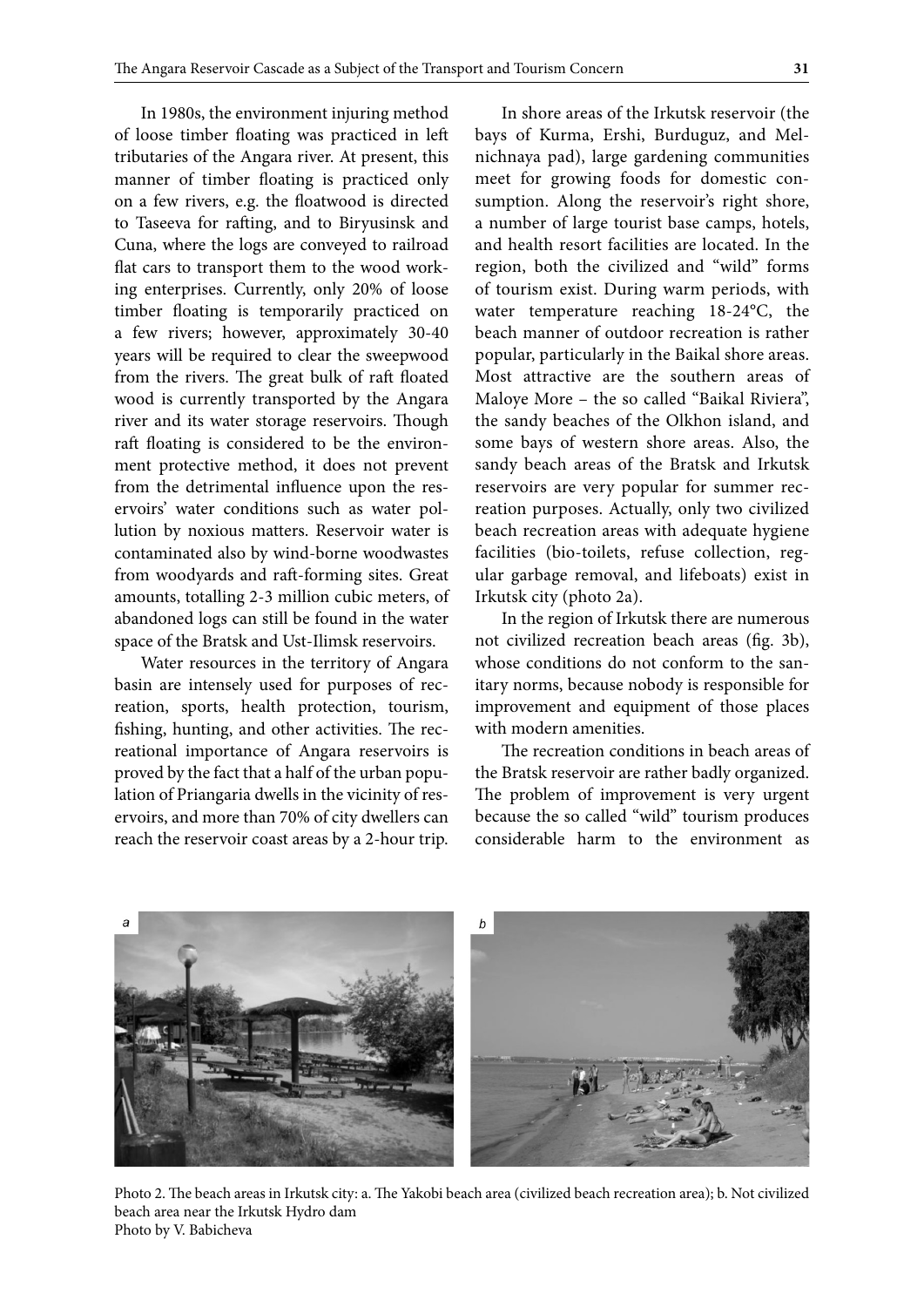

Photo 3. The case of "wild" tourism in coastal areas of the Bratsk reservoir (the territory of Rassvet beach) Photo by V. Babicheva

the beach areas are heavily cluttered up. The southern area of Bratsk reservoir is particularly attractive for tourism, e.g. the territories of Zolotye Peski and Rassvet (photo 3).

Organized tours are practiced only in the area of Irkutsk reservoir, including the trip to the Lake Baikal. At present, the sailing and surf bathing are actually practiced, and the Aquatic Sports Centres exist in the Irkutsk region. The sailing, being rather expensive, complex, and requiring the stationary service base, develops with a definite delay against other sports. Few sail boats appeared first in the Irkutsk reservoir. Later the Sailing Sport Federation was founded to fix the routes for cruiser yacht's regattas in the Lake Baikal. Regularly, five types of yacht boats, including those of the "micro" class and the 12 m long single- and two-mast boats, participate in regatta. At present, wind surfing is actively practiced in Irkutsk. After the first wind surfing schools were set up in 2005, where more than 3000 sportsmen can be trained. Every year, the Regional Cup wind surfing competitions are carried out in the Irkutsk region (The General Characteristic of Irkutsk Region 2010).

Reservoirs of the Priangaria region provide numerous places suitable for those who are fond of fishing and fowling. Traditionally, fishing was the bywork line of business in the Angara region due to the low rate of river productivity. In the Angara river and its tributaries the abundance of valuable fish species such as starlet, sig, grayling, and others was formerly recorded, which were the subject of domestic

consumption. The unreasonably intensive fishing out in 1940s and 1950s has considerably exhausted the fish resources, but also the creation of high head hydroelectric stations and water storage reservoirs has contributed much to water pollution and largely damaged the fishing economy in Priangaria. Nevertheless, the residents of the Priangaria can get enough fresh and salt fish (particularly the grayling) for their own needs.

Creation of reservoirs stimulated the development of navigation, tourism and sports, as well as recreation. However, the dams of the Angara hydroelectric complex are not equipped with navigation facilities, which makes the Angara river unsuitable for the through navigation, and stimulates the development of other means of transport services. Low water temperatures in downstream areas of dams make extensive parts of the Angara river, e.g. in Angarsk, Usolie-Sibirskoye, Bratsk, and Ust-Ilimsk, unsuitable for beach recreation. Recreation facilities, navigation, and timber rafting to a large extent contribute to water pollution by petroleum, suspended solids, and garbage (from navigation, tourism and recreation), wood wastes and their toxic substances such as phenols, lignin, resinous matters, acids, etc.

For further development of the regional water transport, a number of vital problems should be solved. One of the urgent tasks is the creation of navigation passage facilities to provide the through traffic from the Lake Baikal